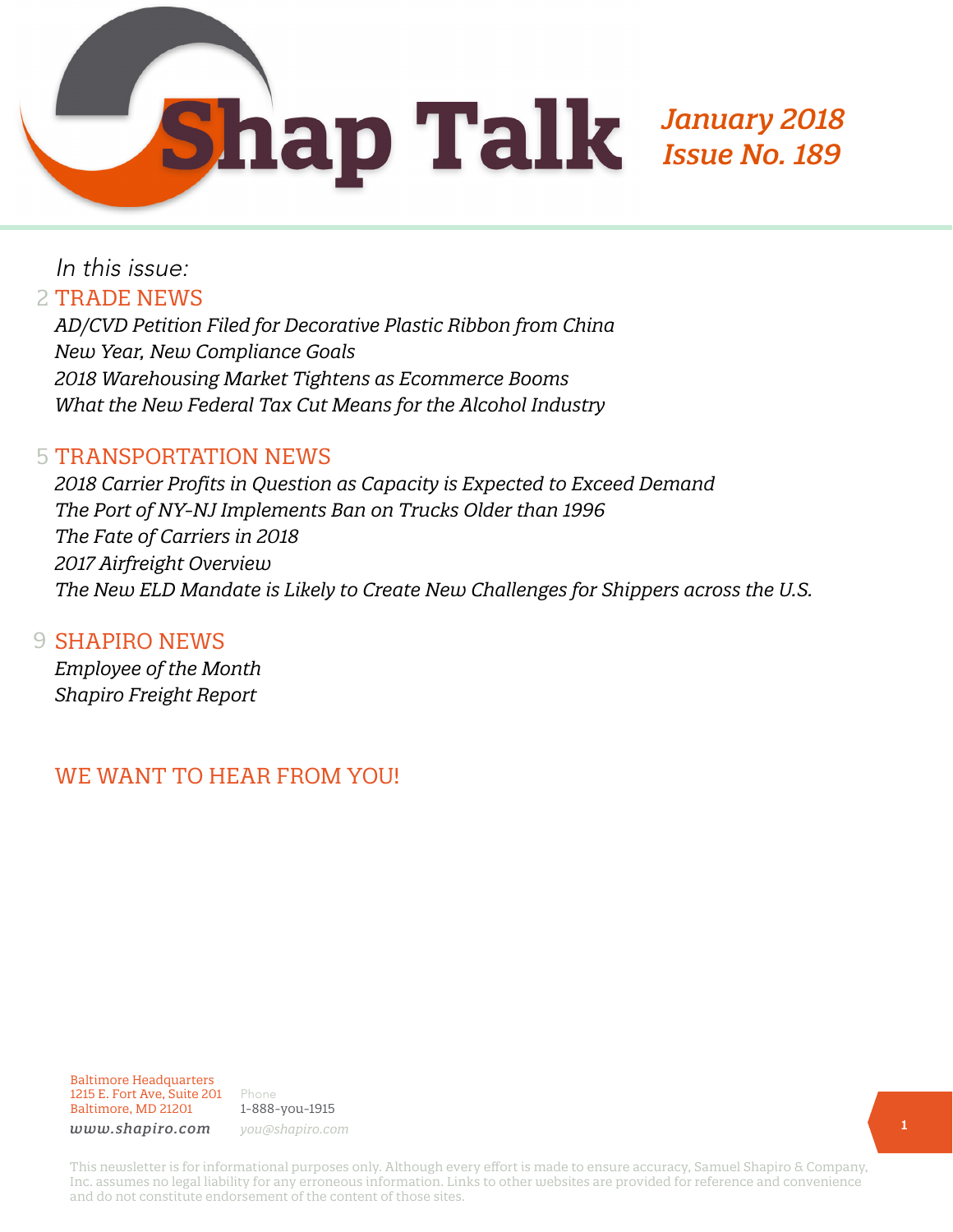

# **TRADE NEWS:**

# *AD/CVD Petition Filed for Decorative Plastic Ribbon from China*

On December 27, 2017, a domestic manufacturer of decorative plastic ribbon filed a petition with the Commerce Department alleging that Chinese manufacturers are selling at less than fair market value in the U.S. and are also receiving subsidies from the Chinese government.

In a statement issued by the United States International Trade Commission (USITC), they declare that "the merchandise covered by this investigation is certain plastic decorative ribbon having a width (mea¬sured at the narrowest span of the ribbon) of less than or equal to four (4) inches in actual measurement, includ¬ing but not limited to ribbon wound onto itself; a spool, a core or a tube (with or without flanges); attached to a card or strip; wound into a keg- or egg-shaped configuration; made into bows, bow-like items, or other shapes or configurations; and whether or not packaged or labeled for retail sale. The subject merchandise is typically made of substrates of polypropylene, but may be made in whole or in part of any type of plastic, including with¬out limitation, plastic derived from petroleum products and plastic derived from cellulose products. This includes 'pull-bows' and 'pre-notched' bows."

More details, including affected HTS numbers and certain exclusions, can be found in the following USITC notice: https*:[//www.usitc.gov/secretary/fed\\_reg\\_notices/701\\_731/701\\_592\\_notice\\_12272017sgl.pdf](https://www.usitc.gov/secretary/fed_reg_notices/701_731/701_592_notice_12272017sgl.pdf)*





## *New Year, New Compliance Goals*

The start of a brand-new year is a great opportunity to wipe your compliance slate clean and introduce positive actions to ensure a successful program. The main objective is to evaluate what's working and what's not, and the guide below should assist in keeping you on the straight and narrow.

#### *Resolution # 1: Your Own ACE Portal Account*

If you still don't have an ACE Portal Account, it's time to establish one! The portal provides account holders the ability to identify and evaluate compliance issues, monitor daily operations, review and respond to filings, access a reports tool, compile data, and perform national trend analysis.

#### *Resolution # 2: Classification*

Classification presents a challenging task. It is recommended that you establish a procedure or program to review and update your parts table with the correct HTSUS number and applicable duty rate. Also, ADD/ CVD orders have increased lately and you should identify and flag a potential parts table that would fall within the scope of investigation.

Baltimore Headquarters 1215 E. Fort Ave, Suite 201 Baltimore, MD 21201

Phone 1-888-you-1915 *www.shapiro.com you@shapiro.com*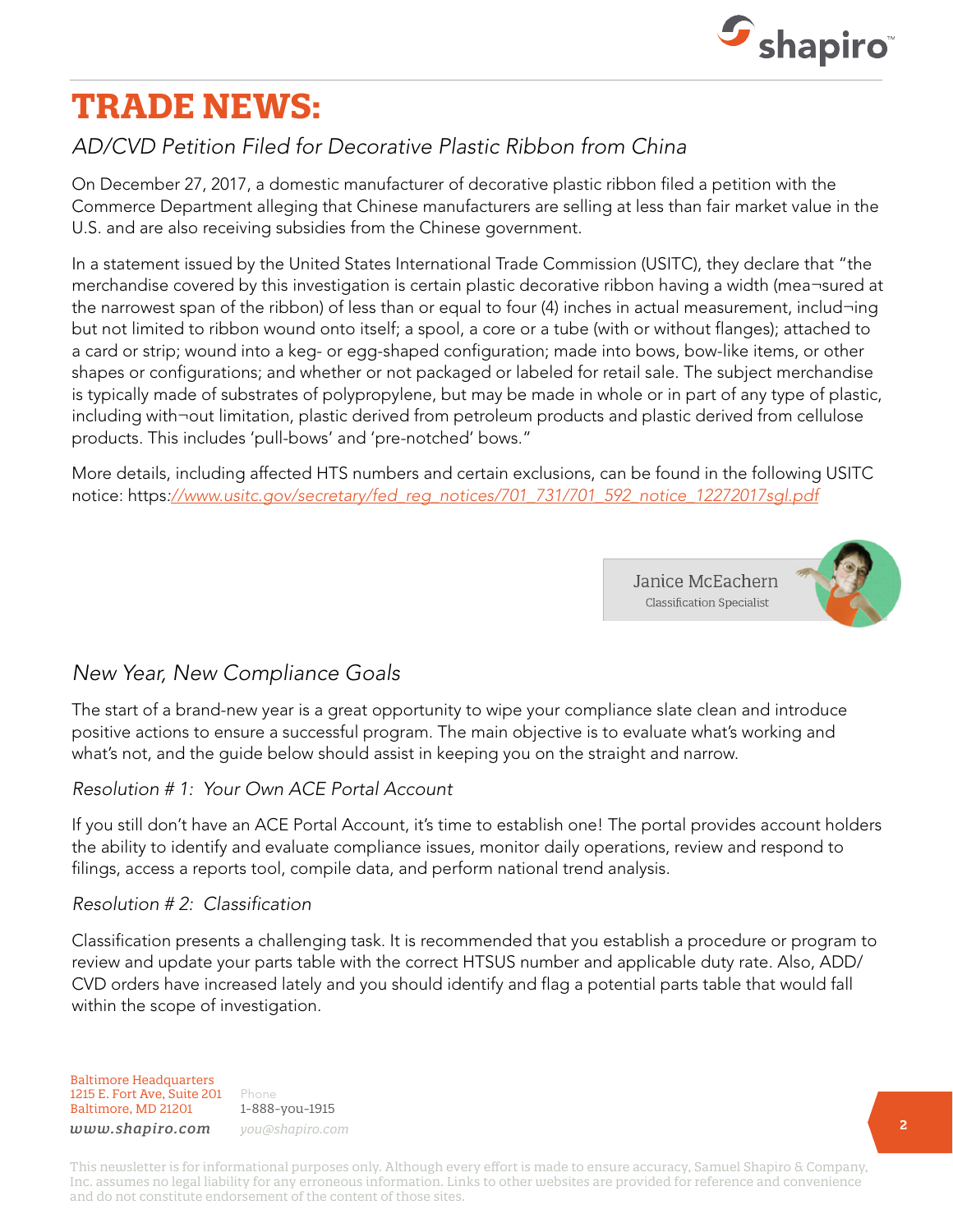

#### *Resolution # 3: FTA Management*

Free Trade Agreements (FTAs) can be a source of significant cost savings for importers. How do you manage and comply with FTAs? Are products fully compliant with certification rules? Do you have documents to support the claim?

#### *Resolution # 4: Valuation*

Are your products properly valued prior to entry? How do you ensure assists, commissions, rebates and royalties are reported correctly? Are you using the correct terms of sale? Understanding the terms of sale and any additions and subtractions is vital for customs valuation and can help you when it comes time for Customs to evaluate your entry.

#### *Resolution # 5: Best Practices*

Do you have a procedure to respond to any Customs requests for information and/or any other official correspondence from Customs? It is important that you update formal policies and procedures for your import management team so goals are established and achieved.

#### *Resolution # 6: CTPAT*

What about CTPAT? Reviewing CTPAT procedures to ensure a secure supply chain, or even becoming C-TPAT certified can play an important role in your new compliance resolution.

#### *Resolution # 7: Training*

Do you provide training programs for your team? Keeping your team up-to-date with the most current information will help them to understand regulations, compliance responsibilities and stay away from fines and penalties.

Whatever you decide, chose a few resolutions and adhere to them. By following these basic initiatives, you will set your business down a path of compliance success in 2018.

And if you ever need any assistance, or feel lost, then please contact the **Shapiro Compliance Team** to start building a strong compliance program.

> Patricia Carvalho Compliance Analyst



Baltimore Headquarters 1215 E. Fort Ave, Suite 201 Baltimore, MD 21201

Phone 1-888-you-1915 *www.shapiro.com you@shapiro.com*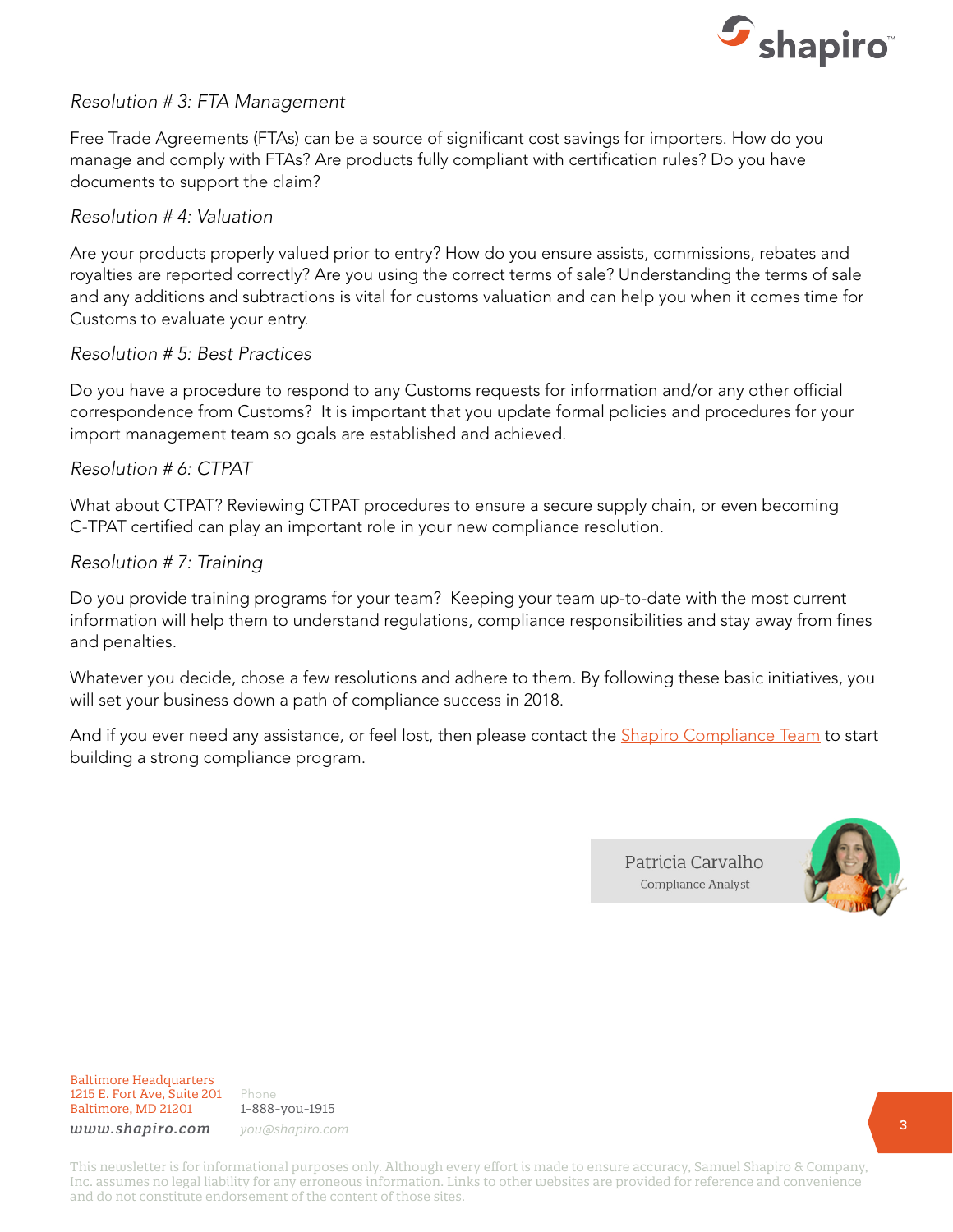

## *2018 Warehousing Market Tightens as Ecommerce Booms*

The warehousing real estate market continues to trend upward as the demand for industrial space for expedited last mile delivery fulfillment increases. 2017 did not see a major addition of available warehouse space for cargo owners; 2018 forecasts indicate shippers looking to store freight will see not only decreased supply, but also rising warehousing fees.

Ecommerce distribution centers and warehouses galvanize the demand for industrial space at unprecedented levels. In densely populated cities, with consumers eager for two-day, two-hour, and onehour delivery times, warehouse space availability becomes imperative to meeting consumer demands. Amazon and other distributors strategically place warehouse locations to leverage their position to best service buyers, often placing multiple warehouses within a single metropolitan area.

The Wall Street Journal reports the average price for prime warehouse real estate rose by 17% in Northern New Jersey, while in the LA area, industrial real estate skyrocketed by 35% year-over-year. Despite the uptick in costs, retailers value location and will opt for best location rather than price when purchasing new space. Cities like Chicago and Los Angeles, because of their sprawling layouts, are serviced by several fulfillment centers to maximize warehouse utility as a means of servicing as large a consumer base as possible.

Popular freight hubs, key to ecommerce infrastructure networks, struggle to keep up with the growing demand for space. The CBRE 2017 Q3 Industrial Availability Index reported only 4.2% available space in Los Angeles and 7.2% in the NY/NJ port area. Inland areas fared slightly better with 9.5% space availability in Chicago and 8.5% surplus space in Atlanta. As the ecommerce market continues to expand, so too does the strain on the logistics network needed to service the changing retail landscape. With finite supply and continually increasing demand, ecommerce retailers should expect to see their warehousing freight spend increase in 2018.

#### Jillian Vaccaro Senior eCommerce Account Specialist



## *What the New Federal Tax Cut Means for the Alcohol Industry*

The passing of the federal alcohol tax reform bill on December 20, 2017 has the alcohol industry celebrating. With the passage of the new reform, beer, wine, and distilled spirits industries are all going to be saving, depending on the amount of alcohol they produce per year.

For smaller breweries and importers producing fewer than 60,000 barrels of product a year, the tax rate will drop from \$7 a barrel to \$3.50 a barrel. Larger breweries will be offered the same tax rate as breweries producing 60,000 barrels or less for their first 60,000 imported barrels. Once the 60,000-barrel threshold is surpassed, larger breweries will be subject to a tax of \$16 per barrel, which is still a \$2 savings from previous rates.

Baltimore Headquarters 1215 E. Fort Ave, Suite 201 Baltimore, MD 21201

Phone 1-888-you-1915 *www.shapiro.com you@shapiro.com*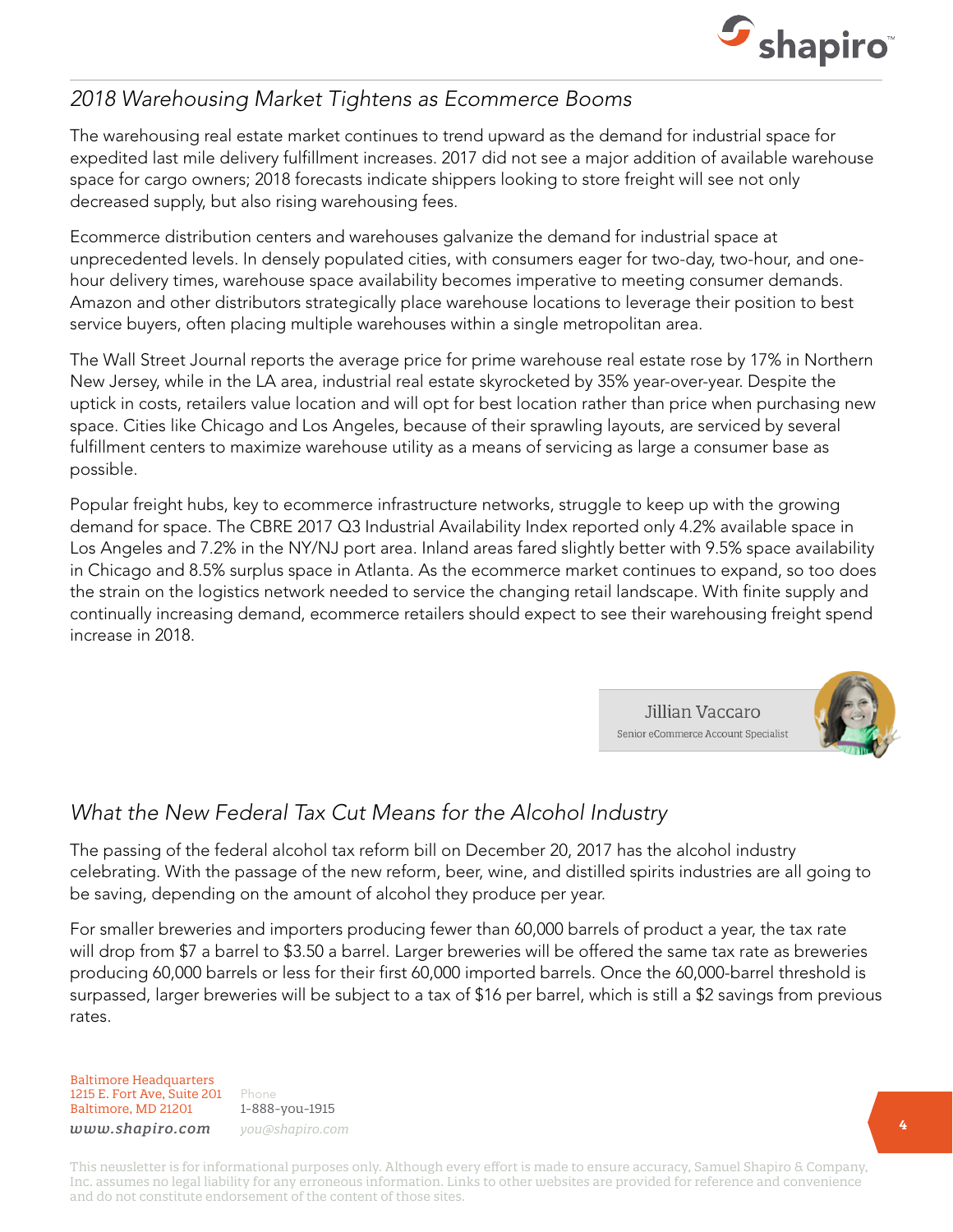

Before the enactment of the bill, distilled spirits were taxed at a rate of \$13.50 per proof gallon. Today, the first 100,000 proof gallons produced or imported will be taxed at \$2.70, a total savings of \$10.80 per gallon. The tax rate reduces to \$13.35 for any proof gallons between 100,000 and about 22.1 million. Gallons beyond that will be taxed at the current rate of \$13.50.

The wine and spirits industry will be receiving a tax break as well, but it differs slightly from the break received by breweries and distilled spirits. According to the Wine and Spirits Shippers Association, "Wineries will receive a \$1 credit per gallon for their first 30,000 gallons made, \$0.90 for the next 100,000, and \$0.535 for the next 620,000. Wineries making more than 750,000 gallons will pay the full tax rate on everything over that amount." Currently, the tax for table wines is \$1.07 per gallon, but domestically produced and imported wines that contain higher volumes of alcohol are at risk of facing higher taxes per gallon.

The cutting of the federal alcohol excise tax means savings for producers and importers across the alcohol industry and possibly cheaper booze for all, at least for a short time. The tax cuts last through 2019, but Congress could extend the reform. The hope is that this new tax bill will allow the alcohol industry to reinvest and grow their businesses.

> McKenzie Dillon **Marketing Analyst**



# **TRANSPORTATION NEWS**

*2018 Carrier Profits in Question as Capacity is Expected to Exceed Demand*

The end of the 2017 shipping year saw a drop in ocean freight rates on the Asia to East Coast market of approximately 25% when compared to numbers from December 2016. If past performance is any indication of future results, we would expect to see the carriers cut capacity by introducing blank sailings or by cutting services in the Trans-Pacific and the Asia to Europe market to drive prices up as a means of combating shrinking revenue.

Surprisingly, the market is only scheduled to contract by 2 percent in the slack season between Christmas and Chinese New Year. This is a departure from the 6.4 percent to 15.2 percent drop in capacity that was seen in the 4th quarters of the previous two years.

We are seeing an almost complete lack of announced blank sailings for Q1 2018, which is a concern from the carrier perspective considering they have been grappling with a capacity glut in the Trans-Pacific trade for all of 2017. On top this, several carriers are expecting to see newer and larger ships coming into the market in 2018 at an increasing pace.

There will be a mini peak for the weeks of January 29 through February 11 wherein ships are expected to be completely full, which will likely account for a rate increase or two in January. Carriers have already

Baltimore Headquarters 1215 E. Fort Ave, Suite 201 Baltimore, MD 21201

Phone 1-888-you-1915 *www.shapiro.com you@shapiro.com*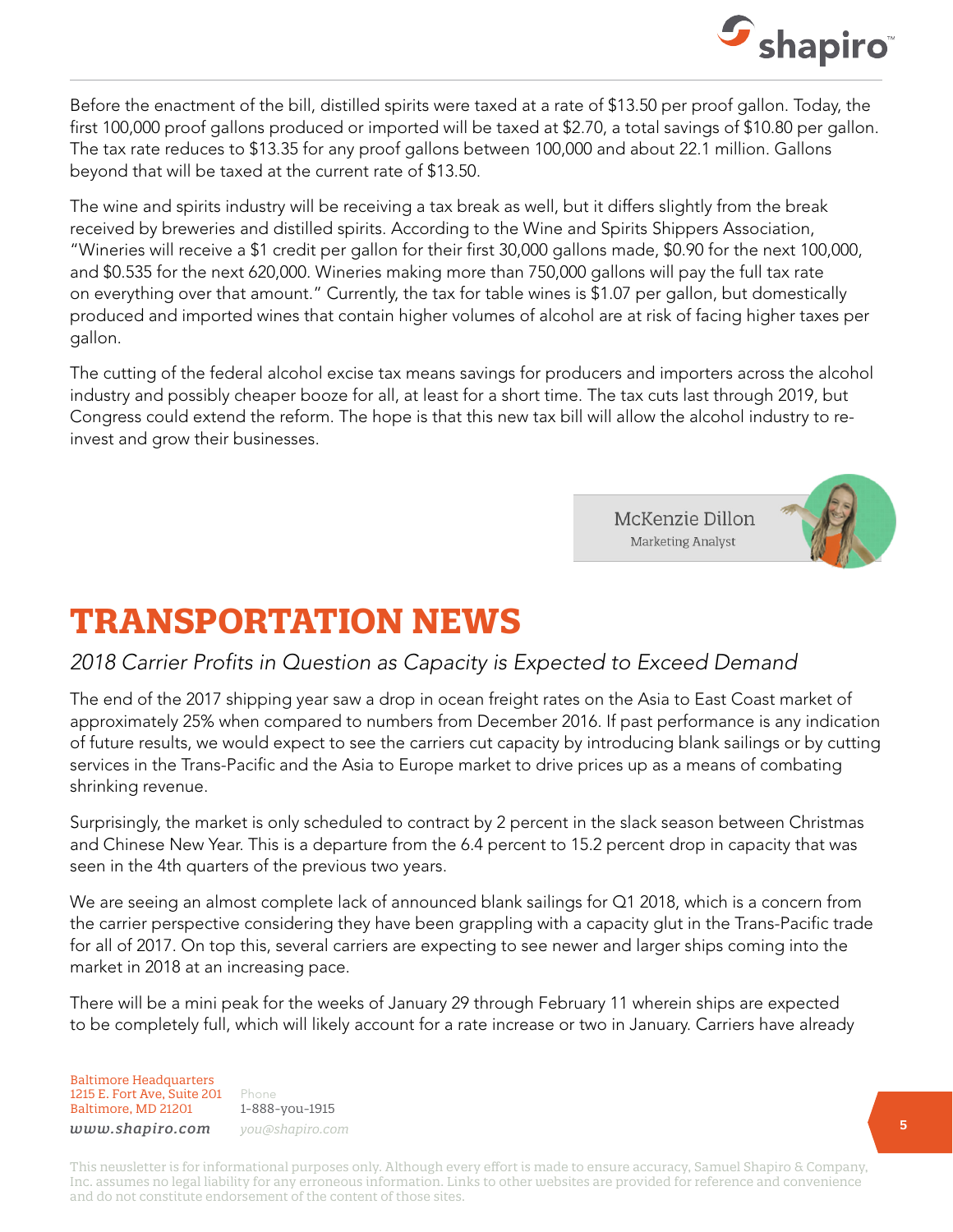

announced a \$1000 per 40' General Rate Increase (GRI) for January 1 and another \$600 GRI for January 22. The full GRI is unlikely to stick, but rates are certain to increase in January through mid-February until Chinese New Year is over.

After Chinese New Year, the carriers will again grapple with the simple fact that they just have too much capacity in the market. To put this in perspective, without creating blank sailings in Q4 2017 and Q1 2018, 24% of average-sized ship capacity would have to be removed to come down to the capacity levels we saw in the two previous years.

It is too early to tell what the carriers will do to get rates back up as they begin to sign new contracts for the 2018 shipping year, which usually falls in April to mid-May for the Asia trade. If history repeats itself, then 2018 is looking more and more like 2017 all over again.

Constant GRIs in the market have worked for many of the carriers as they have seen their fortunes turn more profitable in 2017. The constant rise and fall of the rate levels seems to be the new formula for the market that we will all have to get used to.



## *The Port of NY-NJ Implements Ban on Trucks Older than 1996*

Effective January 1, 2018, the Port of NY-NJ has levied a ban on trucks with engines that were manufactured prior to 1996 in an effort to reduce CO2 levels generated by port-related activities.

According to Bethann Rooney, a top official at the Port Authority of New York and New Jersey, "What it does for us, is to continue to make incremental progress in helping clean up the environment."

However, neither truckers nor environmentalists are pleased with the new ban. Many in the trucking community question the rationale of not allowing good working equipment to be used at the port, while environmentalists feel the ban does not go far enough to adequately decrease pollution levels.

The JOC states that, "Aside from removing older trucks from the port, the Port of New York and New Jersey's efforts include trying to increase the use of intermodal rail, promoting the uses of barges to move across the harbor, and offer incentive to carriers that use the port to make voluntary engine, fuel, and technology enhancements to reduce vehicle emissions."

Rooney predicts the recently implemented ban will "curb pollution and not significantly hurt the drayage fleet needed to serve the port." Only time will tell.



Baltimore Headquarters 1215 E. Fort Ave, Suite 201 Baltimore, MD 21201

Phone 1-888-you-1915 *www.shapiro.com you@shapiro.com*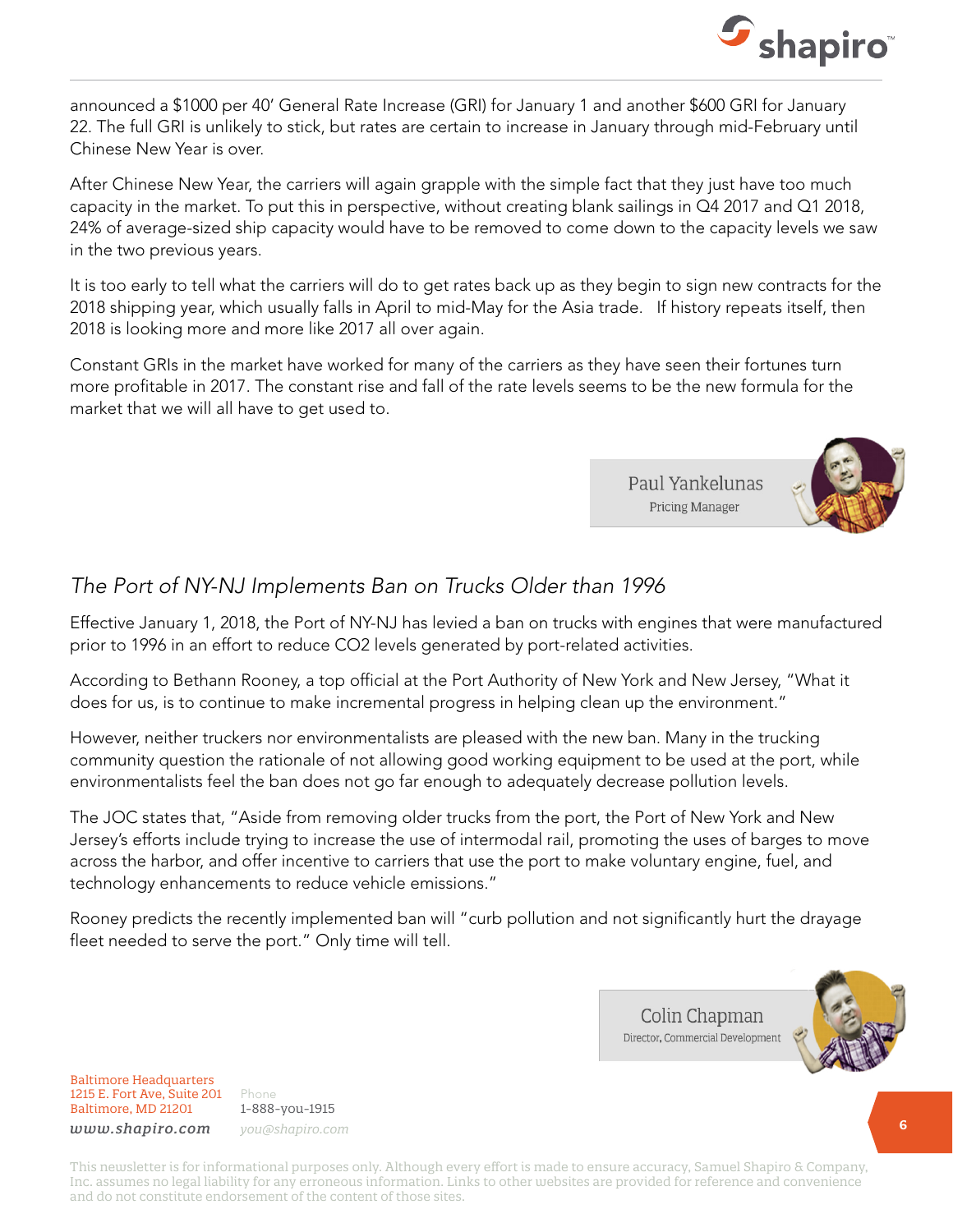# *The Fate of Carriers in 2018*

As we and others have said over and over (and over), the key for the steamship lines in 2018 is to consider the positive potential for coming demand in the spirit of cautious rationalism. Too many times in the past, the lines have become intoxicated by their market share aspirations and the average vessel size of their fleet. Yes, cost cutting is of paramount significance, but it will also be crucial for the industry to control supply.

Without a doubt, the broad fundamentals are in place for continued demand development, but there are many "wild cards" in that equation. Even a small demand slump will be very difficult for the carriers to overcome without dumping prices. However, 2018 opened with a \$400-\$500 GRI largely holding for the US East Coast. Despite their infrequent use of void sailings, the carriers rode a cargo surge to their first successful GRI implementation in months

Vice President, Strategy

Robert Burdette

**Cindy Freitas** 

## *2017 Airfreight Overview*

In looking back at the last New Year round-up and predictions, we saw a stronger peak and cautious optimism for slow and steady growth in the New Year. In that light, 2017 didn't wait to deliver on its predicted growth, and peak airfreight started earlier than anticipated.

Though all yearly reviews are not in yet, they will show that 2017 had strong air freight growth worldwide. The Asia Pacific Airlines Association reported a 9.2% increase in freight tonne kilometers from last November, which is traditionally the peak month of the year. Airfreight rates climbed as available space diminished despite fuel and rate increases.

Rates from India and Europe to North America spiked in November and December as weather delays in Europe, a major Indian connection lane, caused backlogs right at the peak of yearly high traffic volumes. We have seen the rates come down after the holiday; however, expect increases leading up to Chinese New Year (CNY) which starts Feb 16th. CNY will have many Chinese businesses starting the shutdown process as early as 10 days prior to the start of the holiday, with inland trucking likely to cease about a week prior to CNY.

Strong economies and fast paced ecommerce growth again show a promising 2018 outlook for airfreight.

Baltimore Headquarters 1215 E. Fort Ave, Suite 201 Baltimore, MD 21201 Phone

*www.shapiro.com you@shapiro.com*

1-888-you-1915



**7**



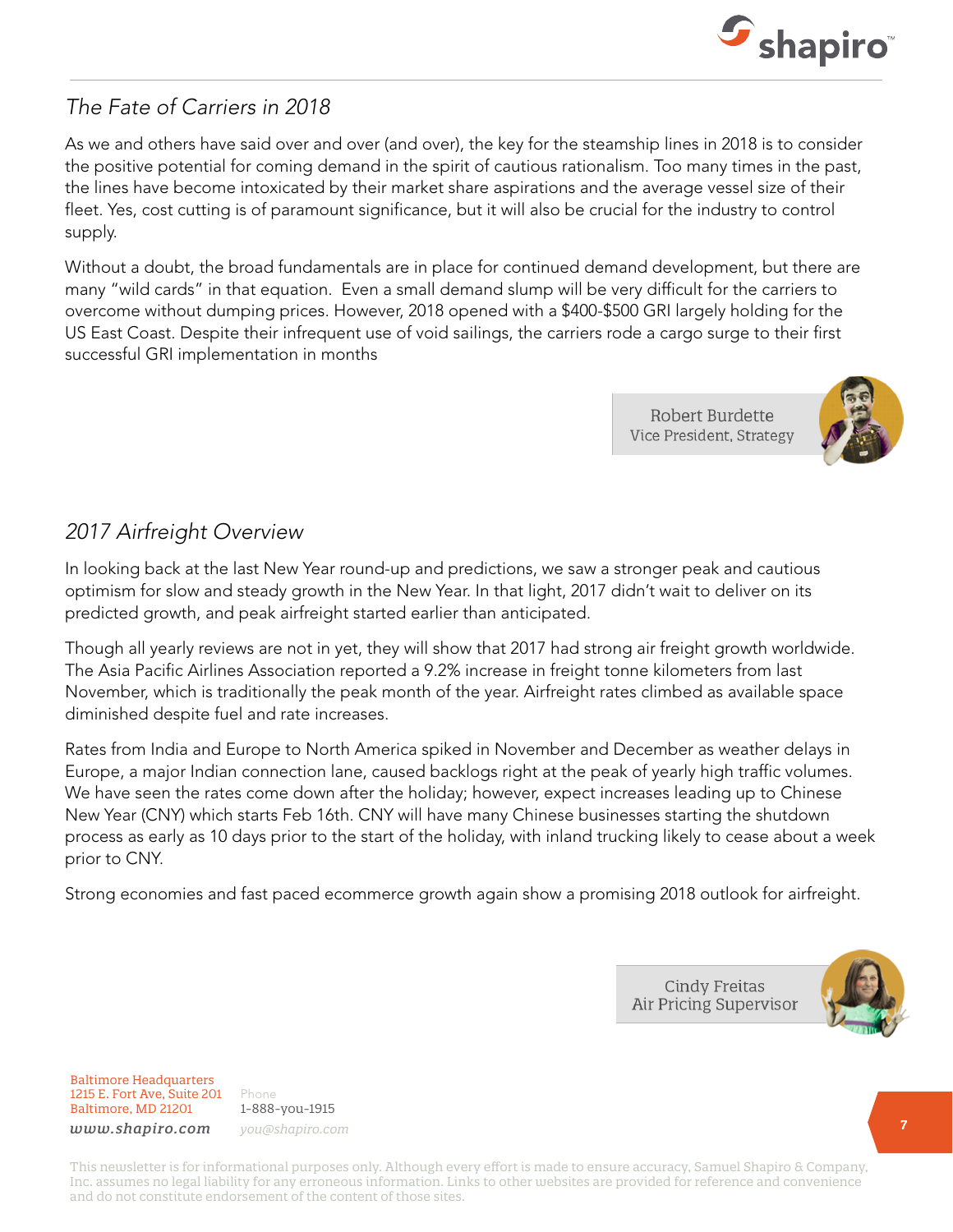

#### *The New ELD Mandate is Likely to Create New Challenges for Shippers across the U.S.*

Many of the largest trucking companies had Electronic Logging Devices (ELDs) installed in their fleets several months ago and they are ready for the new challenges that ELDs will bring. Unfortunately, the same cannot be said for many smaller or medium-sized trucking companies.

Since December 18, 2017, truck drivers not adhering to ELD stipulations who were stopped by police or at weight stations may have received citations for ELD non-compliance. However, beginning April 1st, federal officials will start putting non-compliant drivers out-of-service.

The ELD mandate will affect more than just the trucking companies. The ELD mandate presents challenges beyond the actual truck move. In the highly intermodal supply chains of today, a loss of productivity in one link can intensify inefficiencies in other areas. Hence, an elongated loading or unloading time can create problems for truckers trying to comply with the new Hours of Operations (HOS) allowed under ELD reform.

Shippers will be affected not only by higher trucking rates, but also by longer transit times. Moves that would normally take 1 day are now likely to take 2 days. According to the JOC, truckers expect to lose between 2 to 8 percent of their productivity.

Another area of concern for truckers and shippers alike is congestion at the terminals and on the highways. Per the American Transportation Research Institute, "truckers experience 996 million hours of delays on U.S. highways because of congestion."

According to a recent survey conducted by the JOC, many small to mid-size shippers are not prepared for the changes presented by the ELD mandate. The survey results indicate some shippers are slow to be mindful of the rate hikes, or expect the overall price increase not to be that dramatic. They also show that one-fifth of the companies surveyed have done nothing to prepare for the mandate.

Properly managing time at the port, truck terminals and shipper docks will be the biggest challenge in 2018 for both shippers and truckers.

> Maria Bettini Domestic Pricing Supervisor



Baltimore Headquarters 1215 E. Fort Ave, Suite 201 Baltimore, MD 21201

Phone 1-888-you-1915 *www.shapiro.com you@shapiro.com*